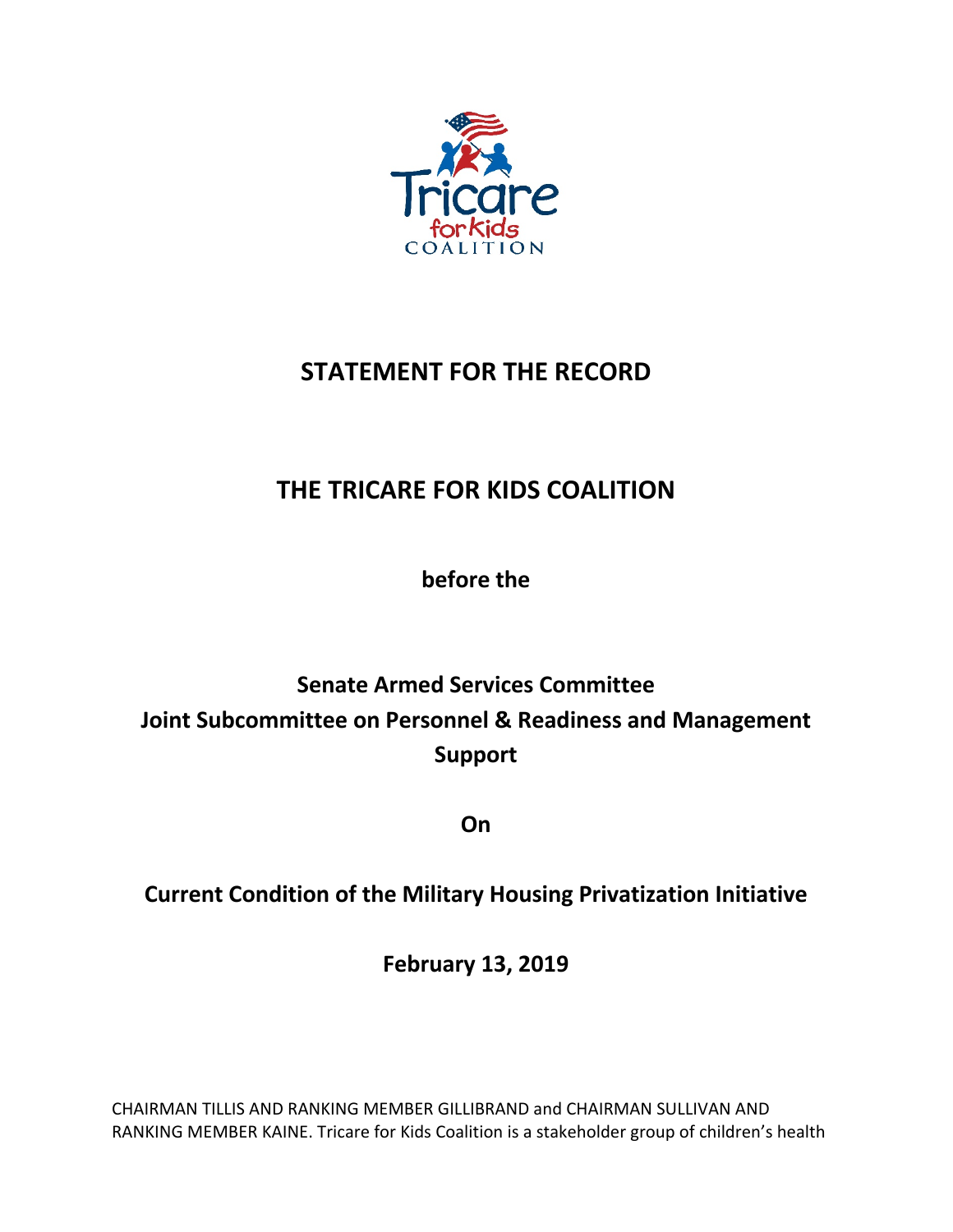care advocacy and professional organizations, disability advocacy groups, military and veterans' service organizations and military families committed to ensuring that the children of military families receive the unique care, supports and services they need.

Thank you for the opportunity to submit this statement for the record.

We write to express concern with health and safety hazards in military base housing. Recent news reports, government reports, and stories shared with us from military families detail a picture of negligence in proper oversight and abatement of health and safety hazards such as mold, lead, and vermin in military housing. Reports indicate these hazards have negatively impacted the health and wellbeing of servicemembers and their family members.

Clearly this is a deep and wide problem impacting Department of Defense across the board, and appearing to require a cross jurisdictional team with the highest authority, responsibility, and accountability to resolve. We are concerned that this does not yet seem to exist. While we await resolution of the issues beyond the scope of our coalition, we appreciate the opportunity to address the concerns squarely within our wheelhouse of child health and wellbeing. It is unclear to our coalition and military families the role DHA plays in mitigating these hazards through oversight, medical treatment, and communications with families, housing officials and public private partners. Equally unknown is the degree of effort to document and track those individuals who have already presented with conditions or symptoms indicative of exposure, and to meaningfully address the needs of families who are seeking care and a process for determining and treating impact.

Military families depend on base housing for many reasons, including when housing on local economy is not affordable or in less appropriate neighborhoods. Furthermore, families who have children with special needs have even more limited housing options when moving to a new duty station. Sometimes, the only affordable housing that is ADA compliant is on-post housing. We are concerned health of those with special needs may be further compromised in housing with these hazards.

The conditions of critical concern around base housing range from mold to vermin to lead and toxic waste. There is no easy answer to this and the problem needs leadership and ownership. A major concern is the apparent lack of ownership of the known health problems arising from these conditions, which prevents them from being addressed promptly and appropriately while the big picture of liability or responsibility is being sorted out.

Meanwhile, however, DHA, the MHS, and TRICARE own the prevention, treatment and promotion of health and wellbeing of its beneficiaries many of whom are especially vulnerable children who live on base and have been and are exposed to these safety and health risks regularly, often with dire consequences. Tricare must step up and figure out how to address screening, testing and treatment needs, as well as families' concerns, at the very least.

Toward finding solutions, we respectfully request that this Committee request DHA (as it is in the process of taking over management and responsibility for all MTFs, and that DHA work with the services regarding MTFs still under their respective umbrellas) to address the attached list of questions and concerns, and to engage in a candid and meaningful dialogue with